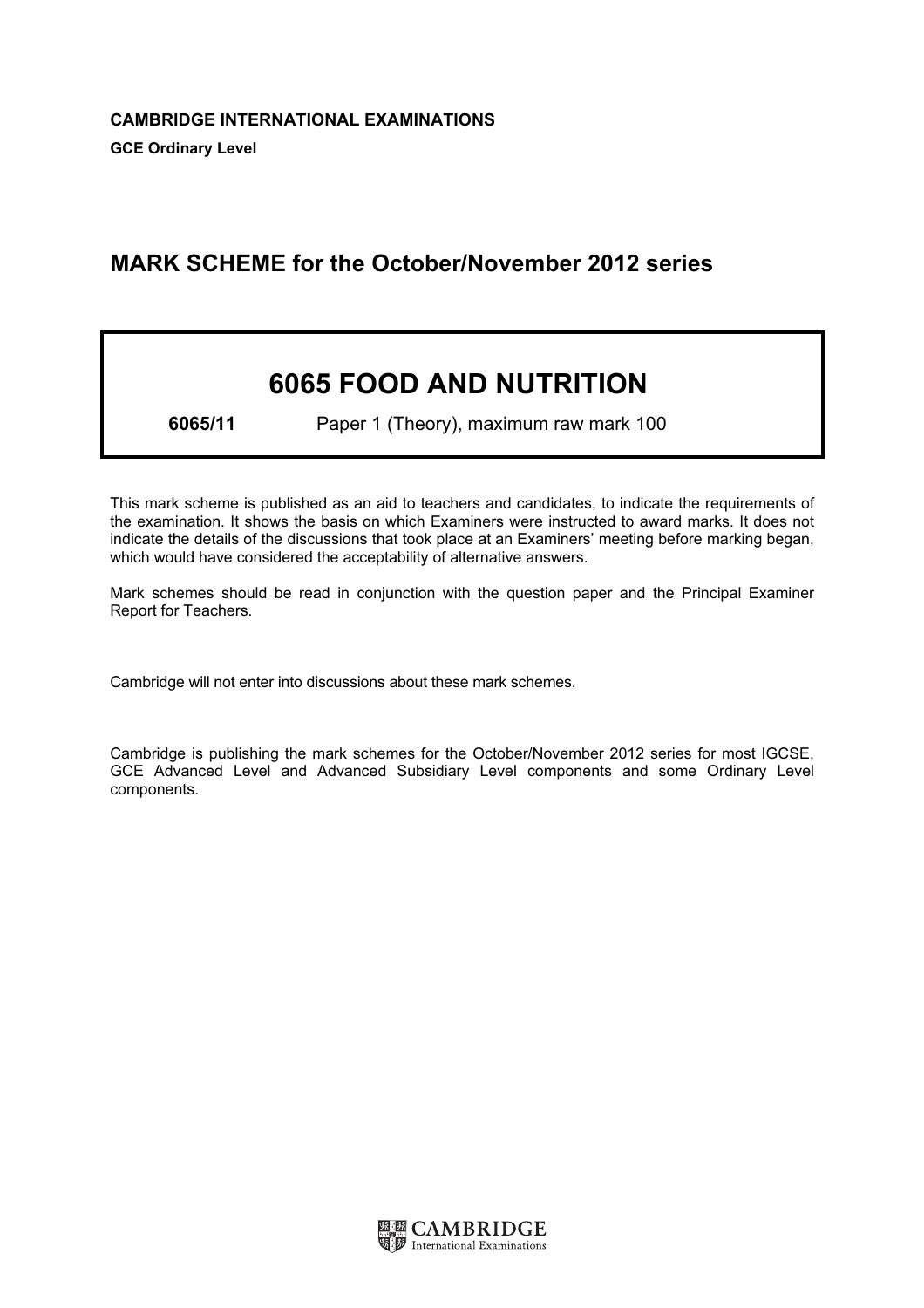|   | Page 2           | <b>Mark Scheme</b>                                                                                                                                    | <b>Syllabus</b> | Paper |
|---|------------------|-------------------------------------------------------------------------------------------------------------------------------------------------------|-----------------|-------|
|   |                  | GCE O LEVEL - October/November 2012                                                                                                                   | 6065            | 11    |
| 1 | growth<br>energy | (a) Functions of protein<br>maintenance/repair<br>hormones/antibodies/enzymes                                                                         |                 |       |
|   | $3x1$ mark       |                                                                                                                                                       |                 | $[3]$ |
|   |                  | (b) Elements in protein<br>carbon - hydrogen - oxygen - nitrogen                                                                                      |                 |       |
|   |                  | 4 points: 2 points = 1 mark                                                                                                                           |                 | $[2]$ |
|   | (c) HBV protein  | contains all indispensable amino-acids<br>in adequate amounts/in correct proportion                                                                   |                 |       |
|   |                  | 2 points: $2$ points = $1$ mark                                                                                                                       |                 | $[1]$ |
|   |                  | (d) Sources of HBV protein<br>$meat - fish - milk - cheese - eggs - soya$                                                                             |                 |       |
|   |                  | 4 points: $2$ points = 1 mark                                                                                                                         |                 | $[2]$ |
|   | (e) LBV protein  | lacks at least one indispensable amino-acid                                                                                                           |                 | $[1]$ |
|   |                  | (f) Sources of LBV protein<br>cereals (or max. 2 named e.g.)/bread $-$ pulses (or max. 2 named e.g.) $-$ nuts (or max. 2<br>named $e.g.$ ) – gelatine |                 |       |
|   |                  | 4 points: $2$ points = 1 mark                                                                                                                         |                 | $[2]$ |
|   |                  | (g) Complementary proteins<br>2 protein foods - eaten together - LBV + LBV - LBV + HBV<br>Deficiency of IAA in one food $-$ is made up by the other   |                 |       |
|   |                  | 4 points: $2$ points = 1 mark                                                                                                                         |                 | $[2]$ |
|   | etc.             | (h) Examples of complementary proteins<br>beans on toast – lentil soup and bread – dhall and rice – eggs on toast – cheese sandwich                   |                 |       |
|   |                  | 2 points: $2$ points = $1$ mark                                                                                                                       |                 | $[1]$ |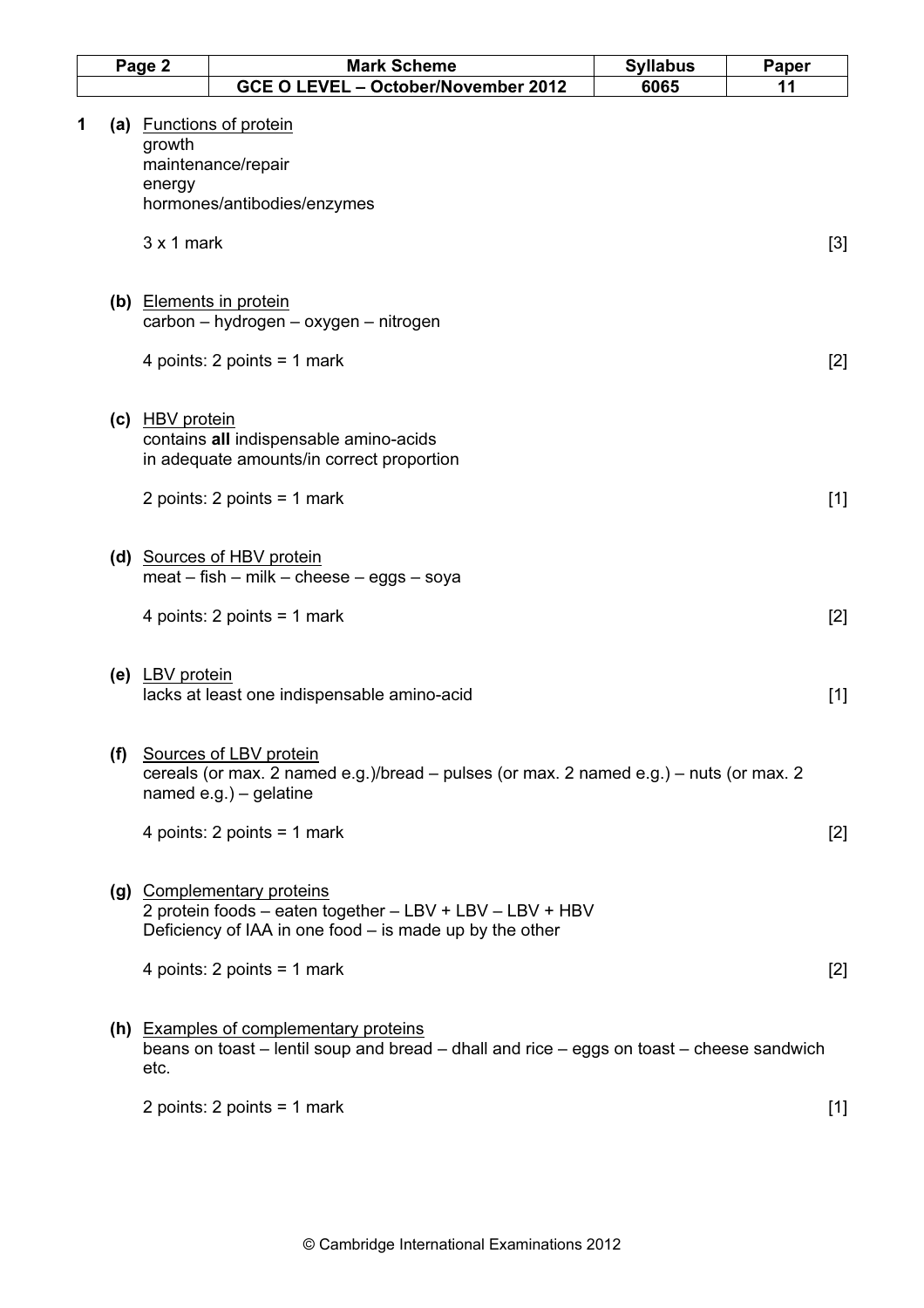|              | Page 3 |                                                                |                                                                              | <b>Mark Scheme</b>                                                                                                                                                                                                                                                                                                                                                                                                                                                                                                                                               | <b>Syllabus</b> | Paper |
|--------------|--------|----------------------------------------------------------------|------------------------------------------------------------------------------|------------------------------------------------------------------------------------------------------------------------------------------------------------------------------------------------------------------------------------------------------------------------------------------------------------------------------------------------------------------------------------------------------------------------------------------------------------------------------------------------------------------------------------------------------------------|-----------------|-------|
|              |        |                                                                |                                                                              | GCE O LEVEL - October/November 2012                                                                                                                                                                                                                                                                                                                                                                                                                                                                                                                              | 6065            | 11    |
| $\mathbf{2}$ |        |                                                                | circulatory system - to liver<br>12 points: 2 points = 1 mark                | (a) Digestion and absorption of protein<br>in the stomach $-$ rennin $-$ clots milk $-$ in small children $-$<br>pepsin – in presence of acid/HC $l$ – converts protein to peptones/peptides/polypeptides – in<br>the duodenum – enterokinase – in pancreatic juice – converts trypsinogen to trypsin –<br>converts protein to peptones/peptides/polypeptides $-$ in the ileum $-$ erepsin $-$ from intestinal<br>juice – converts proteins to amino-acids – absorbed in villi – into blood capillaries – then into<br>(must be at least 2 points on absorption) |                 | [6]   |
|              |        | (b) Deamination                                                |                                                                              | nitrogen removed – in liver – produces ammonia – toxic – excreted as urea – in urine– via<br>kidneys $-$ remainder is oxidised for energy $-$ or converted to fat                                                                                                                                                                                                                                                                                                                                                                                                |                 |       |
|              |        |                                                                | 4 points: 2 points = 1 mark                                                  |                                                                                                                                                                                                                                                                                                                                                                                                                                                                                                                                                                  |                 | $[2]$ |
| 3            |        | clotting blood<br>muscle function<br>nerve function            | (a) Importance of calcium<br>building bones/teeth<br>maintaining bones/teeth |                                                                                                                                                                                                                                                                                                                                                                                                                                                                                                                                                                  |                 |       |
|              |        |                                                                | 4 points: 2 points = 1 mark                                                  |                                                                                                                                                                                                                                                                                                                                                                                                                                                                                                                                                                  |                 | $[2]$ |
|              |        |                                                                | (b) Sources of calcium<br>$milk - cheese - yoghurt$                          | bones of canned (or 1 named e.g.) sardines, pilchards, salmon etc.<br>green vegetables (or 1 named e.g.) spinach, cabbage, Brussels sprouts, lettuce etc.<br>$bread - white flour (by law) - soya etc.$                                                                                                                                                                                                                                                                                                                                                          |                 |       |
|              |        |                                                                | 4 points: $2$ points = 1 mark                                                |                                                                                                                                                                                                                                                                                                                                                                                                                                                                                                                                                                  |                 | $[2]$ |
|              |        |                                                                | (c) Deficiency disease                                                       | Rickets/osteomalacia/osteoporosis                                                                                                                                                                                                                                                                                                                                                                                                                                                                                                                                |                 | $[1]$ |
|              |        | (d) Symptoms<br><b>Rickets</b><br>Osteomalacia<br>Osteoporosis |                                                                              | leg bones deformed – bow legs – knock knees – pigeon chest<br>soft bones - break easily<br>porous bones - break easily                                                                                                                                                                                                                                                                                                                                                                                                                                           |                 |       |
|              |        |                                                                | 2 points: $2$ points = $1$ mark                                              |                                                                                                                                                                                                                                                                                                                                                                                                                                                                                                                                                                  |                 | $[1]$ |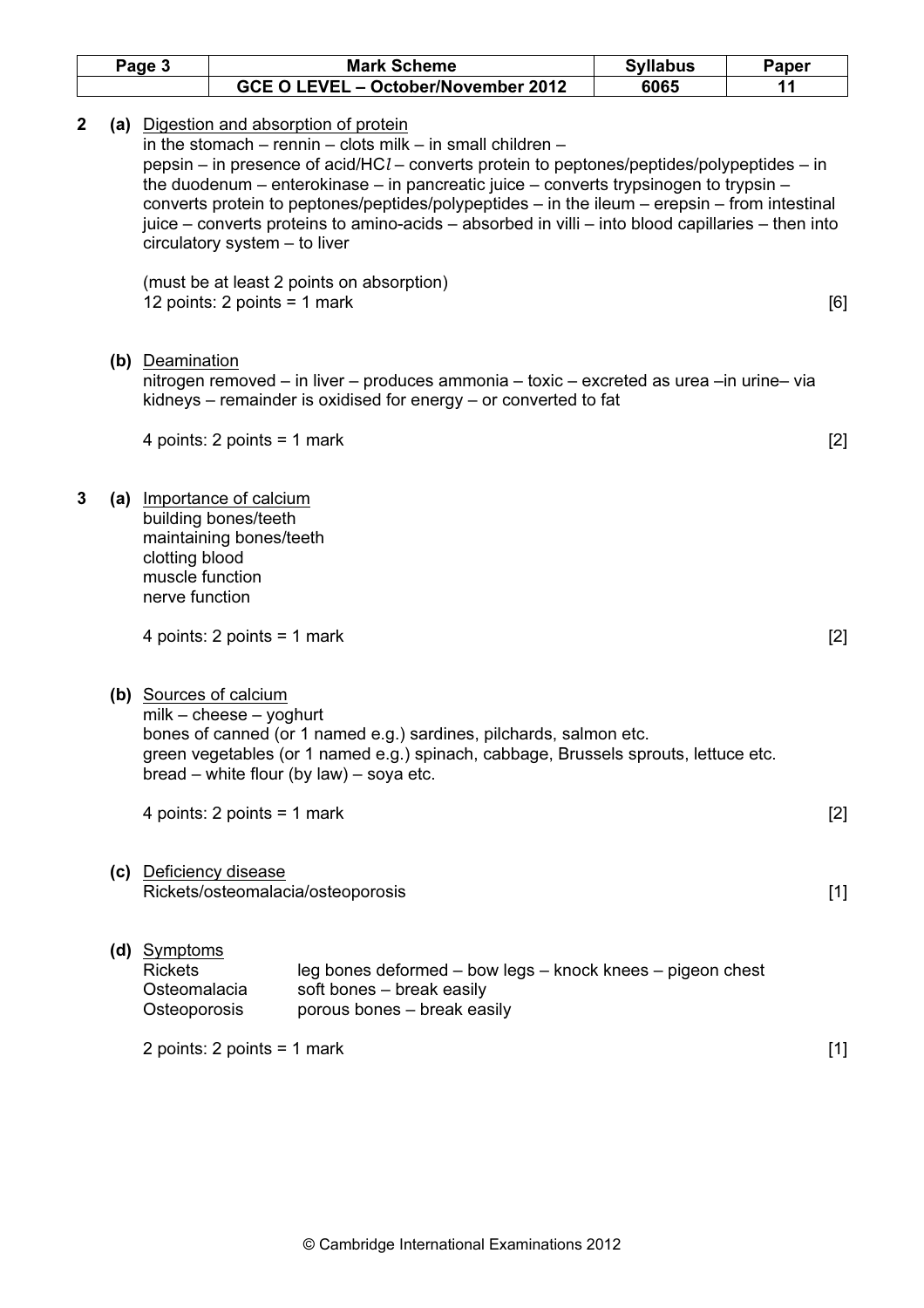|     | Page 4                        | <b>Mark Scheme</b>                                                                                                                                                                                                                                                                                                                                                                                                                                                                                                                                                                                                                    | <b>Syllabus</b> | Paper |
|-----|-------------------------------|---------------------------------------------------------------------------------------------------------------------------------------------------------------------------------------------------------------------------------------------------------------------------------------------------------------------------------------------------------------------------------------------------------------------------------------------------------------------------------------------------------------------------------------------------------------------------------------------------------------------------------------|-----------------|-------|
|     |                               | GCE O LEVEL - October/November 2012                                                                                                                                                                                                                                                                                                                                                                                                                                                                                                                                                                                                   | 6065            | 11    |
|     |                               | (e) Importance of vitamin D<br>absorption of calcium – and phosphorus<br>formation of bones/teeth<br>maintenance of bones/teeth<br>4 points: $2$ points = 1 mark                                                                                                                                                                                                                                                                                                                                                                                                                                                                      |                 | $[2]$ |
| (f) |                               | Sources of vitamin D<br>milk - cheese - eggs - red meat (or named e.g.) - liver<br>oily fish (or named e.g.) – butter – margarine – cod liver oil<br>UV rays from the sun/sunlight                                                                                                                                                                                                                                                                                                                                                                                                                                                    |                 |       |
|     |                               | 4 points: $2$ points = 1 mark                                                                                                                                                                                                                                                                                                                                                                                                                                                                                                                                                                                                         |                 | $[2]$ |
|     |                               | (g) Importance of iodine<br>makes hormone - thyroxine - in thyroid gland - controls rate at which energy is<br>used/controls rate of metabolism<br>4 points: 2 points = 1 mark                                                                                                                                                                                                                                                                                                                                                                                                                                                        |                 | [2]   |
|     | goitre<br>2 points = $1$ mark | (h) Deficiency of iodine<br>swelling of thyroid gland/base of the neck                                                                                                                                                                                                                                                                                                                                                                                                                                                                                                                                                                |                 | $[1]$ |
| 4   |                               | Ways of encouraging good eating habits in children<br>eat meals with rest of the family - do not allow to leave the table<br>cut food if necessary to encourage independence<br>small portions – to encourage to eat everything – regular mealtimes – importance of breakfast –<br>no snacking between meals<br>do not use sweets as a reward<br>serve food attractively $-$ easy to eat $-$ no strong flavours $-$ variety of foods $-$ introduce new<br>foods – variety of colours – variety of flavours – variety of textures<br>avoid sweet drinks before meals – water to drink with meals<br>include fresh fruit and vegetables |                 |       |
|     |                               | 10 points: $2$ points = 1 mark                                                                                                                                                                                                                                                                                                                                                                                                                                                                                                                                                                                                        |                 | [5]   |

[Section A Total: 40]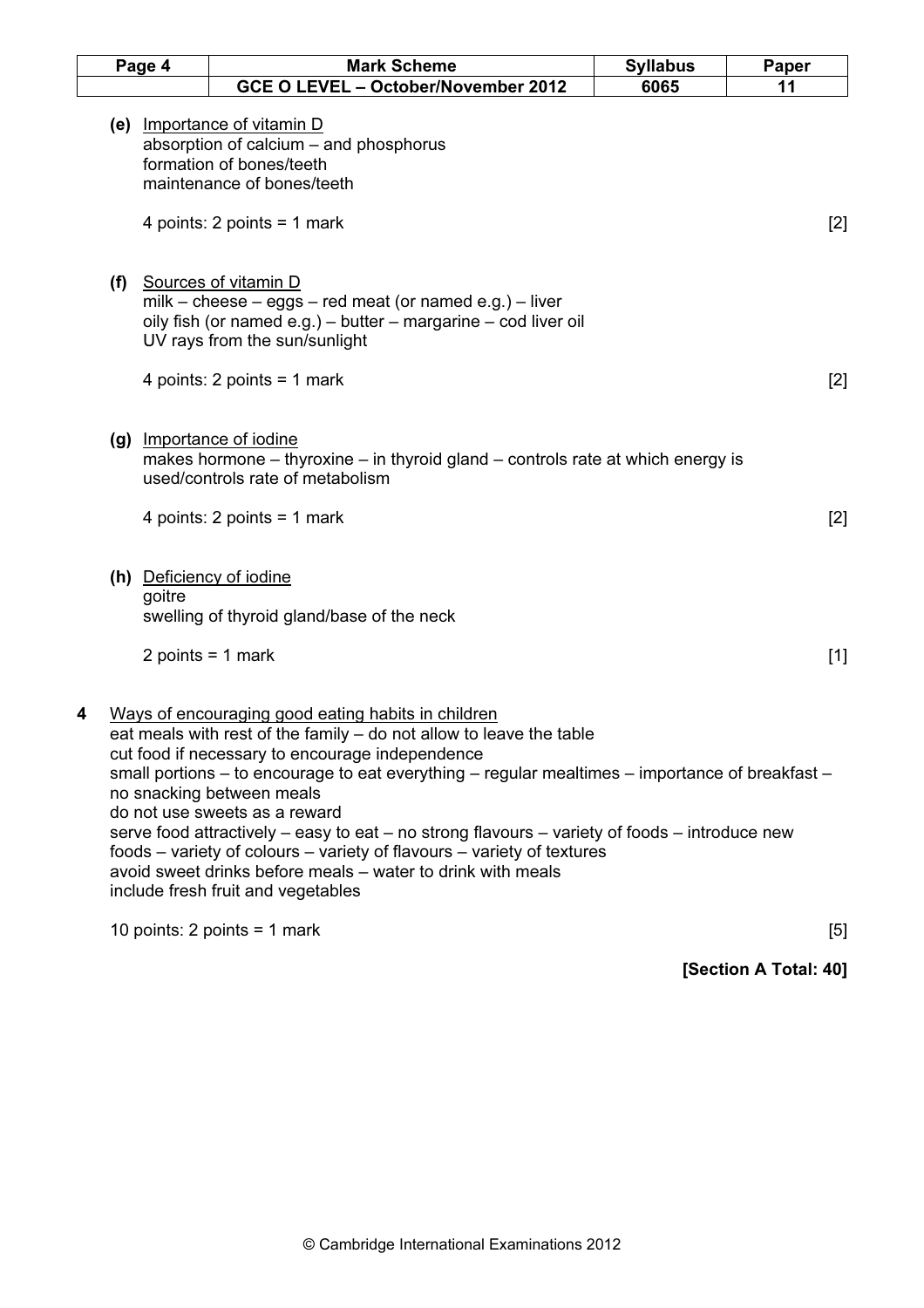|   | Page 5 |                          | <b>Mark Scheme</b>                                                                                                                                                                                                                                                                                                                                                                              | <b>Syllabus</b> | Paper |
|---|--------|--------------------------|-------------------------------------------------------------------------------------------------------------------------------------------------------------------------------------------------------------------------------------------------------------------------------------------------------------------------------------------------------------------------------------------------|-----------------|-------|
|   |        |                          | GCE O LEVEL - October/November 2012                                                                                                                                                                                                                                                                                                                                                             | 6065            | 11    |
| 5 |        | (a) Coagulation<br>fish  | heat on protein – begins at 60 °C – cannot be reversed<br>hardens/sets - chemical structure changes<br>overheating causes protein to shrink – e.g. syneresis when scrambled egg is overcooked or<br>baked egg custard in overcooked<br>e.g. boiled egg, baked egg custard, quiche, baked bread, skin on boiled milk, coating on fried<br>6 points (must include one example): 2 points = 1 mark |                 | $[3]$ |
|   |        | (b) Fermentation<br>time | Yeast – produces carbon dioxide – and alcohol – with food/sugar – and moisture / warmth /<br>enzymes bring about fermentation process<br>amylase - changes starch to maltose<br>maltase - changes maltose to glucose<br>zymase - changes glucose to carbon dioxide and alcohol<br>e.g. bread making<br>6 points (must include one example): 2 points = 1 mark                                   |                 | $[3]$ |
|   |        | (c) Gelatinisation       | moist – heat – on starch – grains soften – swell / absorb water<br>Some rupture – releasing starch granules – liquid thickens – irreversible<br>e.g. roux sauce, custard, boiled rice<br>6 points (must include one example): 2 points = 1 mark                                                                                                                                                 |                 | $[3]$ |
|   |        | (d) Hydrogenation        | makes fat solid - from liquid oil - unsaturated fats - become saturated<br>fats – can take up hydrogen – breaks double bond – using a nickel catalyst – can stop at any<br>time to achieve degree of hardness required - hard margarine more saturated -<br>soft/spreading margarine less saturated<br>e.g. margarine, cooking fats<br>6 points (must include one example): 2 points = 1 mark   |                 | $[3]$ |
|   |        | (e) Pasteurisation       | heat – destroys harmful bacteria / souring bacteria – lasts longer but does not prevent decay<br>$72^{\circ}$ C/162 °F – for 15 seconds or<br>$62^{\circ}$ C – 65 $^{\circ}$ C/145 $^{\circ}$ F for 30 minutes<br>rapid cooling $-$ to prevent bacterial growth $-$ little change to nutritive value $-$ e.g. milk                                                                              |                 |       |
|   |        |                          | 6 points (must include one example): 2 points = 1 mark                                                                                                                                                                                                                                                                                                                                          |                 | $[3]$ |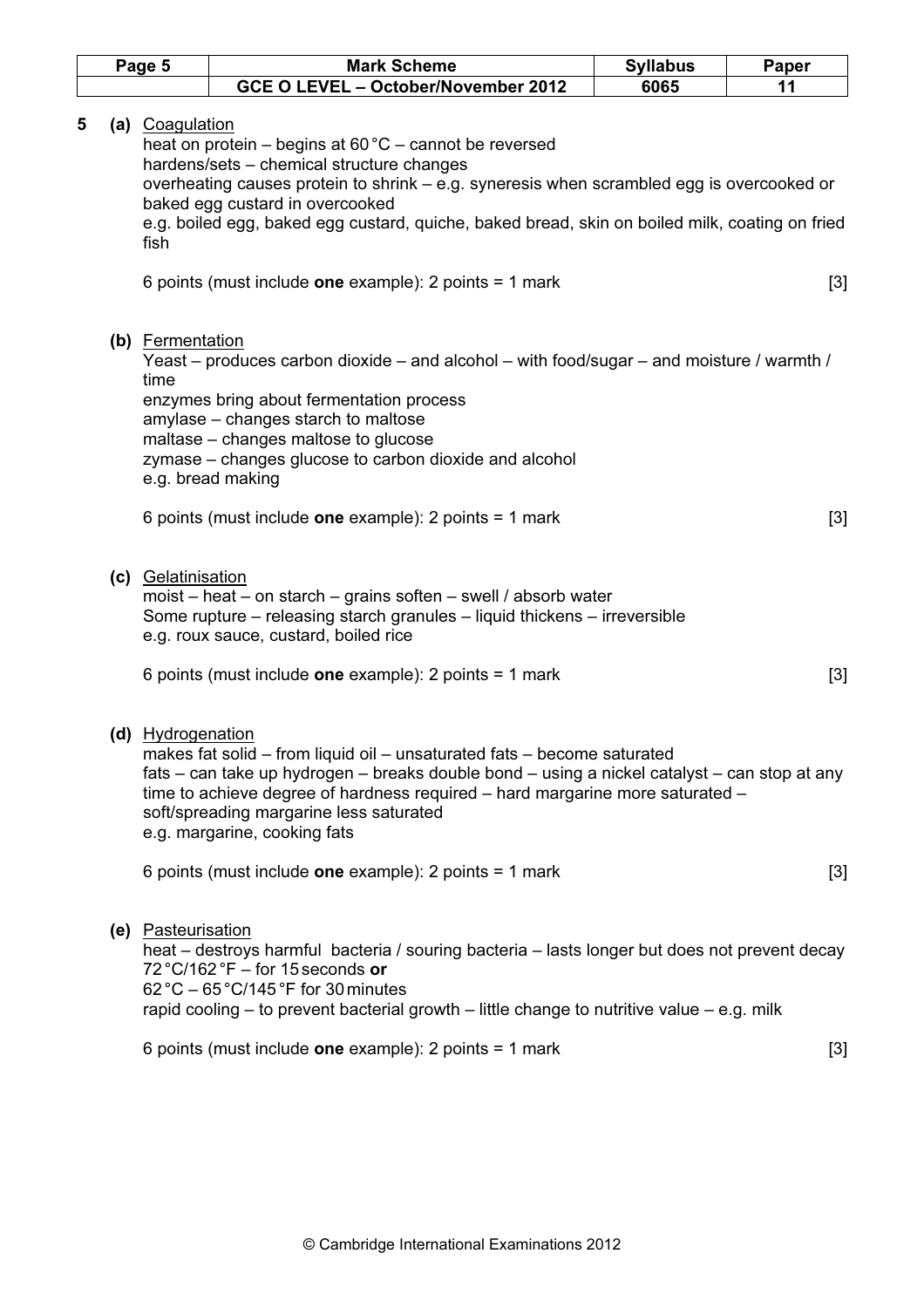|   | Page 6                                                                                                                           | <b>Mark Scheme</b><br><b>Syllabus</b>                                                                                                                                                                                                                                                                                                                                                                                             |                                                                                                                                                                                                                                                                                                                                                                                                                                                          | Paper |     |
|---|----------------------------------------------------------------------------------------------------------------------------------|-----------------------------------------------------------------------------------------------------------------------------------------------------------------------------------------------------------------------------------------------------------------------------------------------------------------------------------------------------------------------------------------------------------------------------------|----------------------------------------------------------------------------------------------------------------------------------------------------------------------------------------------------------------------------------------------------------------------------------------------------------------------------------------------------------------------------------------------------------------------------------------------------------|-------|-----|
|   |                                                                                                                                  |                                                                                                                                                                                                                                                                                                                                                                                                                                   | GCE O LEVEL - October/November 2012                                                                                                                                                                                                                                                                                                                                                                                                                      | 6065  | 11  |
| 6 | (a) Nutrients in fruit<br>fat<br>calcium<br>iron                                                                                 | carbohydrate/sugar<br>vitamin A/carotene<br>vitamin C/Ascorbic acid<br>vitamin B/nicotinic acid<br>5 nutrients + 5 suitable named examples<br>10 points: $2$ points = 1 mark                                                                                                                                                                                                                                                      | oranges, lemons, blackcurrants, grapes, strawberries<br>[5]                                                                                                                                                                                                                                                                                                                                                                                              |       |     |
|   | as a drink<br>in ice cream<br>hot dessert<br>cold dessert<br>scones<br>cakes<br>accompaniment<br>snack<br>preserves<br>main dish | (b) Ways of using fruit in family meals<br>decoration/garnish                                                                                                                                                                                                                                                                                                                                                                     | orange juice, banana smoothie<br>lemon sorbet, strawberry<br>apple pie, rhubarb crumble<br>lemon meringue pie, fruit salad, fruit fool<br>apple, sultanas, cherries<br>cherry, pineapple upside down, sultanas<br>apple sauce with pork, pineapple with ham<br>apple, banana, grapes<br>raspberry jam, marmalade, lemon curd<br>curry, sweet and sour chicken<br>lemon wedges, glace cherries<br>5 uses + 5 suitable named examples (without repetition) |       |     |
|   | easily available                                                                                                                 | 10 points: $2$ points = 1 mark<br>(c) Other reasons for including fruit in the diet<br>high water content - refreshing<br>can eat raw or cooked – good source of NSP<br>filling if on weight-reducing diet<br>for efficient working of the digestive tract<br>many ways of serving – can be preserved at home<br>can be grown at home – cheap when in season<br>can be stored at home - used in emergencies<br>reduce cholesterol | quick snack / easy to carry / little or no preparation required<br>variety of colour / variety of flavour / variety of texture<br>attractive shapes and appearance – make meals attractive<br>canned fruit often cheaper than fresh $-$ e.g. peaches, pineapples<br>can prevent deficiency diseases (named e.g.) – antioxidants                                                                                                                          |       | [5] |
|   |                                                                                                                                  | 10 points: 2 points = 1 mark                                                                                                                                                                                                                                                                                                                                                                                                      |                                                                                                                                                                                                                                                                                                                                                                                                                                                          |       | [5] |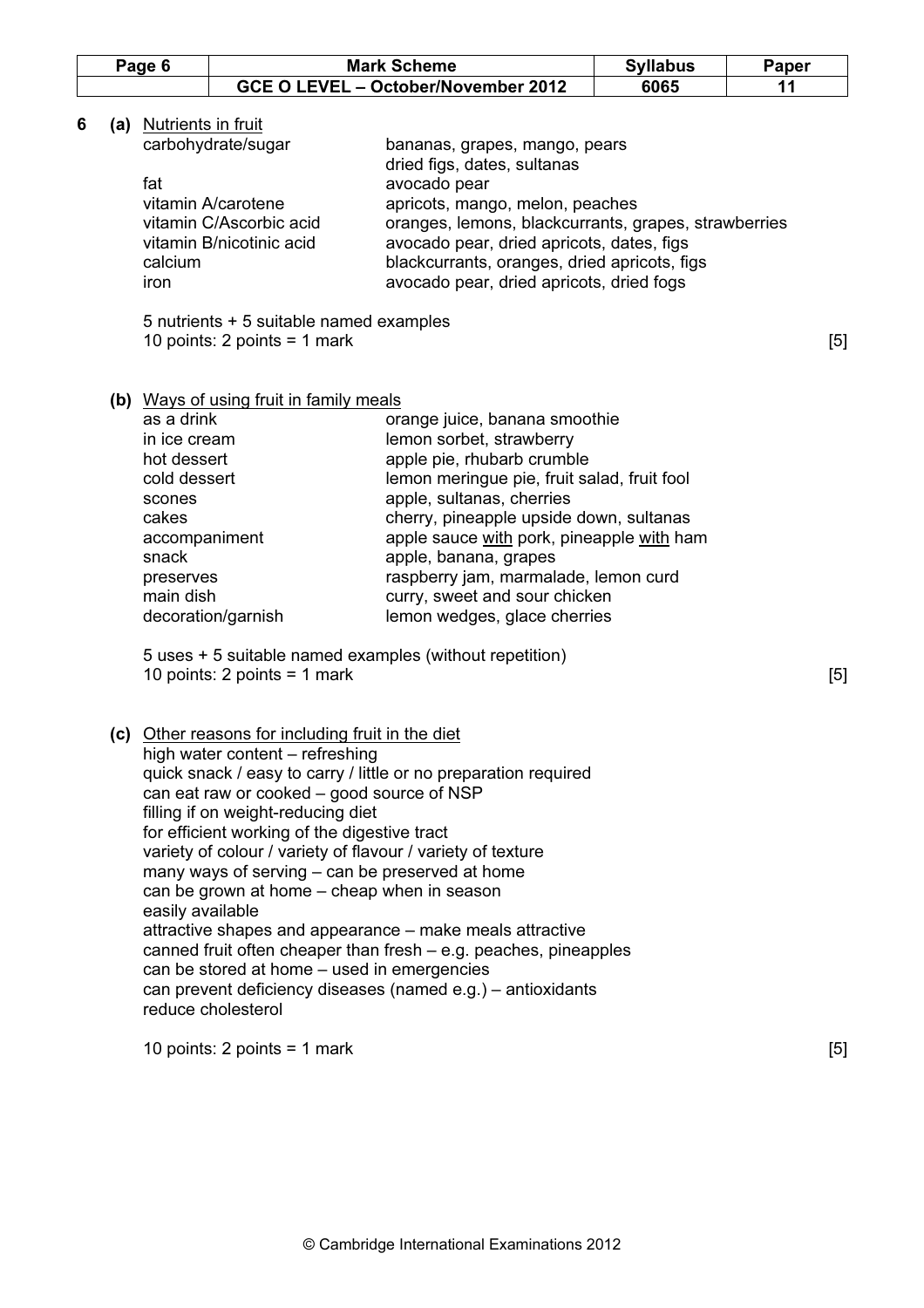| Page | <b>Mark Scheme</b>                  | <b>Syllabus</b> | Paper |
|------|-------------------------------------|-----------------|-------|
|      | GCE O LEVEL - October/November 2012 | 6065            |       |

7 (a) Preparing, cooking and serving green vegetables to conserve vitamin C tear rather than cut – follows cell wall – contents of cell do not leach out large pieces – less damage to cells sharp knife – less damage to cell walls – less mixing of ascorbase and ascorbic acid prepare just before cooking – prevent oxidation of vitamin C do not soak – vitamin C is water soluble boil water first add small amounts of vegetable at a time – to keep water close to boiling point bring back to boil before adding more vegetable – destroy ascorbase lid on pan – prevent loss of steam – cooks quicker – vitamin C destroyed by heat no bicarbonate of soda – alkali, and vit. C is acidic – will neutralise serve immediately do not keep hot use cooking water for sauce or gravy – to gain vitamin C dissolved in water

10 points:  $2$  points = 1 mark  $\qquad \qquad$  [5]

 (b) Advantages and disadvantages of frying Advantages

 quick method of cooking – crisp surface deep frying gives even colour to foods – food browns flavour developed – appetising smell different types of frying

# Disadvantages

 adds fat to product / increases calorific value of food need constant attention during cooking / can be a dangerous process can be expensive to buy enough fat/oil to fill pan cannot cook large amounts at once unhealthy method of cooking – fried food can be difficult to digest – linked to CHD/obesity can be difficult to judge temperature of fat/oil needs skill for successful results

 (At least 2 points from each area) 10 points:  $2$  points = 1 mark  $[5]$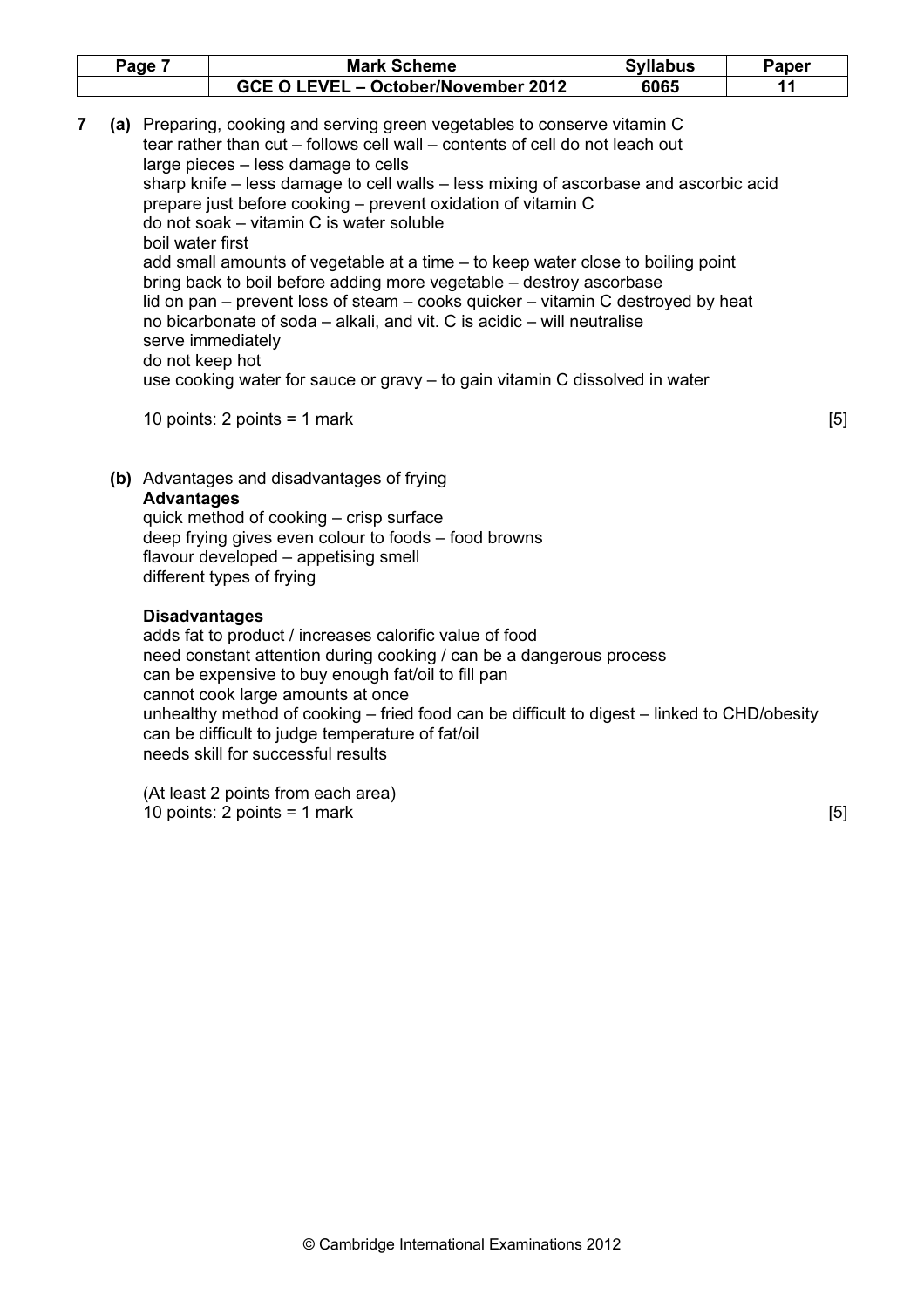| Page 8 | <b>Mark Scheme</b>                                                                                                                                                                                                                                                                                                                                                                                                                                                                                                                                                                                                                                                                                                                                                                                                                  | <b>Syllabus</b> | Paper |
|--------|-------------------------------------------------------------------------------------------------------------------------------------------------------------------------------------------------------------------------------------------------------------------------------------------------------------------------------------------------------------------------------------------------------------------------------------------------------------------------------------------------------------------------------------------------------------------------------------------------------------------------------------------------------------------------------------------------------------------------------------------------------------------------------------------------------------------------------------|-----------------|-------|
|        | GCE O LEVEL - October/November 2012                                                                                                                                                                                                                                                                                                                                                                                                                                                                                                                                                                                                                                                                                                                                                                                                 | 6065            | 11    |
|        | (c) Saving time when preparing and cooking family meals<br>collect equipment and ingredients required before starting to cook<br>read recipe carefully / wastes time constantly referring to books<br>use some raw dishes/courses<br>make use of electrical equipment<br>save cooking time – example of equipment<br>frying and grilling are quick methods of cooking<br>make use of convenience foods $-$ e.g. frozen puff pastry<br>prepare and cook food in bulk – freeze some<br>make stew and casseroles – require little attention – fewer pans to wash<br>do not peel vegetables - scrub to remove soil<br>cook and serve in same dish<br>cook when required $-$ no time spent on re-heating<br>one stage method of making rich cakes<br>cut potatoes etc. into small pieces to cook quicker<br>lids on pans to cook quicker |                 |       |

10 points:  $2$  points = 1 mark  $[5]$ 

[Section B Total: 45]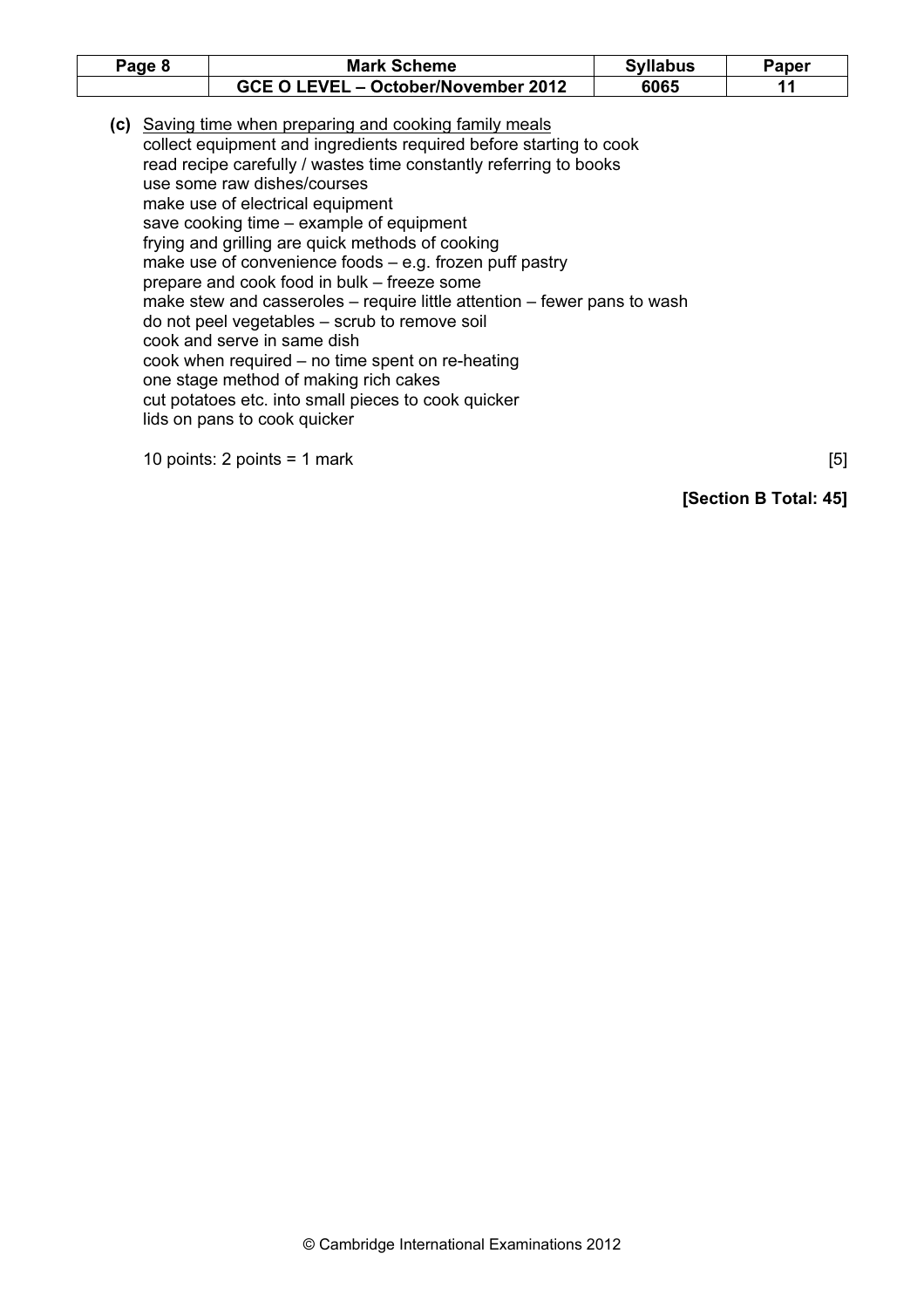| Page 9 | <b>Mark Scheme</b>                  | <b>Syllabus</b> | Paper |
|--------|-------------------------------------|-----------------|-------|
|        | GCE O LEVEL – October/November 2012 | 6065            |       |

8 (a) Discuss ways of preventing food spoilage when preparing, cooking and storing food. [15]

# The answer may include the following knowledge and understanding:

 Conditions for growth of bacteria (also consider yeast / moulds) warmth – moisture – food – time – suitable pH – some require oxygen

 Symptoms of food poisoning – (Can be caused by food spoilage) vomiting – diarrhoea – headache – tiredness/exhaustion – abdominal pain – fever– double vision – can be fatal

# Preparing food

 wash hands – after toilet/raw meat/vegetables with soil – avoid cross-contamination – no coughing/sneezing over food  $-$  do not cook if ill  $-$  so bacteria are not passed to others  $-$  tie back/cover long hair – bacteria from hair could get into food – no long fingernails – dirt and bacteria collect underneath

clean apron – no outdoor clothes – avoid transfer of bacteria from outside

 do not touch face during food preparation – handle food as little as possible – cover cuts with waterproof dressings – bacteria will be on skin – no licking spoons/fingers – bacteria from mouth transferred to food

separate chopping board/knife for raw and cooked food

 equipment clean – work surfaces clean – wash up in hot soapy water – clean tea towel/allow to dry in air

no animals in kitchen

# Cooking food

 thoroughly cook foods – especially meat/eggs – should reach 72 °C in centre – maintain for 2 minutes – to kill bacteria – e.g. Salmonella – do not keep warm – re-infected with bacteria from air

know source of food – danger of BSE etc. – clean water supply

should reheat until piping hot – use food probe

 do not reheat after 24 hours – only reheat once cook just before eating if possible – serve immediately

 do not use raw eggs if possible – in mayonnaise/marzipan – danger of Salmonella – do not use cracked eggs – etc.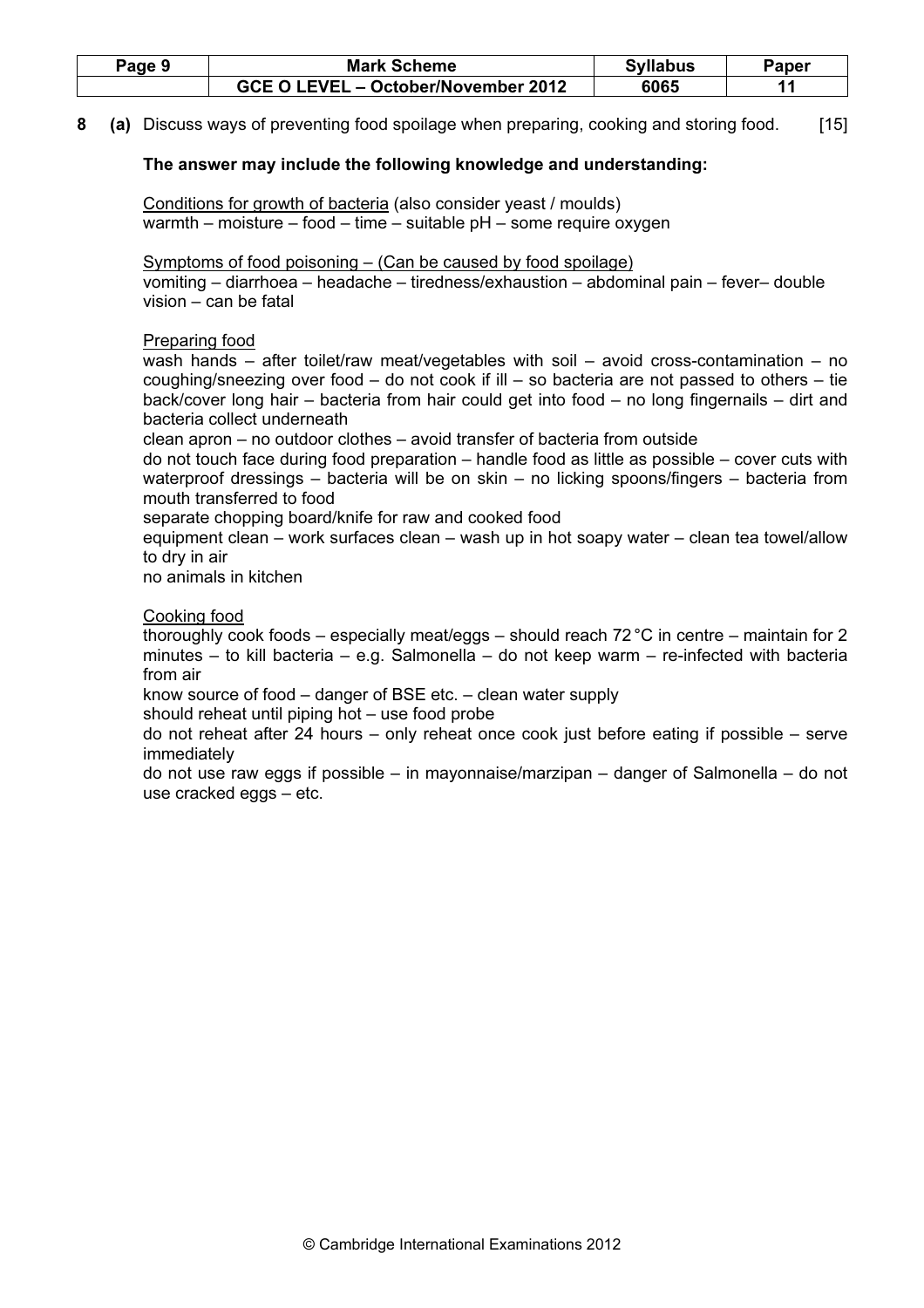| Page 10 | <b>Mark Scheme</b>                  | <b>Syllabus</b> | Paper |
|---------|-------------------------------------|-----------------|-------|
|         | GCE O LEVEL - October/November 2012 | 6065            |       |

# Storing food

 clean containers – cool place/refrigerator – covered especially high risk foods – e.g. meat/fish/milk/eggs to prevent cross contamination – use in rotation / check 'use by' dates cool leftover food rapidly – use within 24 hours keep raw and cooked food separate – raw meat at bottom of refrigerator weevils/rats/mice etc. – grain off floor – dry place prevent multiplication of bacteria – check cans for bulges – indicates seal has been damaged and bacteria entered – food still spoils in refrigerator do not thaw then refreeze food – bacteria will have multiplied in warmth – bacteria dormant in freezer

| 8 | (a) <b>Band</b> | <b>Descriptor</b>                                                                                                                                                                                                                                                                                                                                                                                                                                                                                                                                                                                                               | Part mark | Total |
|---|-----------------|---------------------------------------------------------------------------------------------------------------------------------------------------------------------------------------------------------------------------------------------------------------------------------------------------------------------------------------------------------------------------------------------------------------------------------------------------------------------------------------------------------------------------------------------------------------------------------------------------------------------------------|-----------|-------|
|   | High            | Can identify conditions for bacterial/yeast/mould growth<br>Some symptoms of food poisoning may be identified<br>Is able to identify and discuss several points on preventing<br>spread of bacteria during preparing, cooking and storing food<br>Gives examples to illustrate points made<br>Understanding of the topic is apparent<br>Information is specific and generally accurate<br>All areas of question addressed<br>Answers are detailed where appropriate<br>Some scientific facts included                                                                                                                           | $11 - 15$ | 15    |
|   | Middle          | Some conditions for bacterial/yeast/mould growth given<br>May give some symptoms of food poisoning<br>Is able to identify several points on preventing the spread of<br>bacteria during preparing, cooking and storing food<br>Some discussion or explanations given<br>Gives a few examples to illustrate points made<br>Shows a basic understanding of the topic<br>Information is basic but generally accurate<br>Some areas of question addressed more fully<br>Gaps in knowledge will be apparent<br>May be a few scientific facts<br>Answer will be detailed in parts and superficial in others<br>Overall lack of detail | $6 - 10$  |       |
|   | Low             | May give conditions for bacterial/yeast/mould growth<br>Little information on food poisoning<br>Mentions some points on preventing spread of bacteria during<br>preparing, cooking and storing<br>May give examples to illustrate<br>Answer tends to be a list of statements<br>Not always accurate<br>Information is brief<br>Answers not specific<br>Little or no scientific information<br>Emphasis on one part of the question<br>Lack of knowledge will be apparent                                                                                                                                                        | $0 - 5$   |       |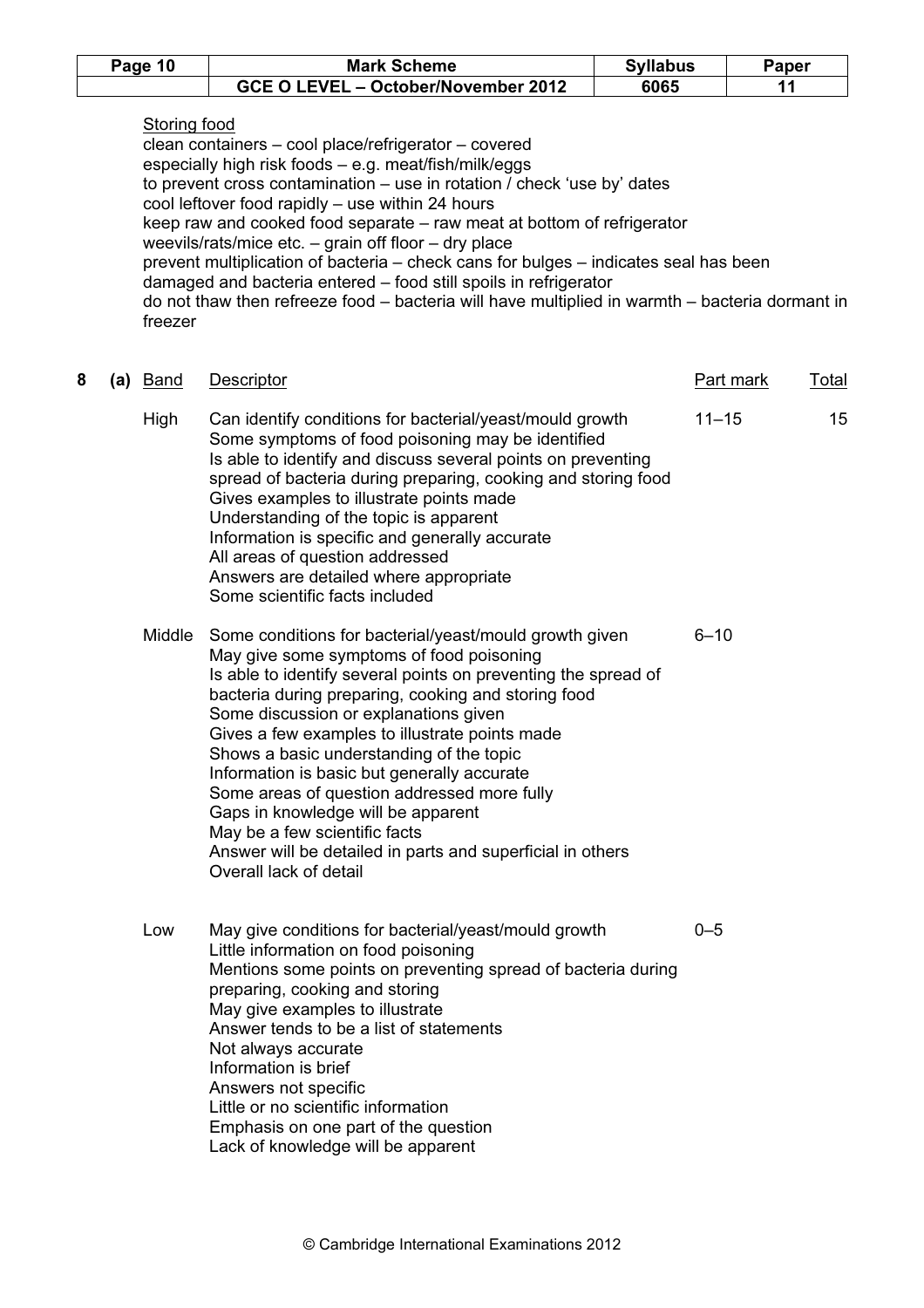| Page 11 | <b>Mark Scheme</b>                  | <b>Syllabus</b> | Paper |
|---------|-------------------------------------|-----------------|-------|
|         | GCE O LEVEL - October/November 2012 | 6065            |       |

8 (b) Identify and give examples of different raising agents. Discuss their use in the preparation of meals.  $[15]$ 

#### The answer may include the following knowledge and understanding:

#### Principles of raising agents

 gases expand when heated – mixture enlarges – steam has a larger volume than water hot gases rise

heat sets risen shape – protein in ingredients coagulates – e.g. egg, gluten in flour

#### Air

 gives a light texture – no change in colour – or flavour must be introduced before cooking – expands on heating sieving flour – air trapped between grains of flour creaming fat and sugar – traps air as tiny bubbles rubbing-in fat and flour – air trapped as mixture falls whisking egg white – ovalbumin stretches – entangles 7 x own volume of air whisking whole egg and sugar – traps less air – due to fat in egg yolk used in cakes e.g. Swiss roll folding and rolling – flaky pastry/puff pastry – air trapped between layers – sealed to prevent air loss – expands on heating – pushes layers apart

#### Carbon dioxide

 bicarbonate of soda – with moist heat gives off carbon dioxide – residue of sodium carbonate – yellow colour – bitter flavour – used in dishes where this would be hidden – e.g. gingerbread etc.

 bicarbonate of soda and cream of tartar – with moist heat gives off carbon dioxide – colourless and tasteless residue – Rochelle salt – e.g. scones etc.

bicarbonate of soda and sour milk – as above – acid + alkali

 baking powder – contains correct proportion of bicarbonate of soda and cream of tartar – e.g. suet pastry, scones, cakes

self-raising flour – plain flour + baking powder

 yeast – feeds on sugar – moisture – warmth – ferments sugar – produces alcohol – and carbon dioxide – continues to produce under favourable conditions – heat of oven kills yeast – fermentation stops – e.g. bread etc.

#### Steam/Water vapour

 used in mixtures with a high proportion of liquid e.g. choux pastry, Yorkshire puddings etc. hot oven – water changes to steam